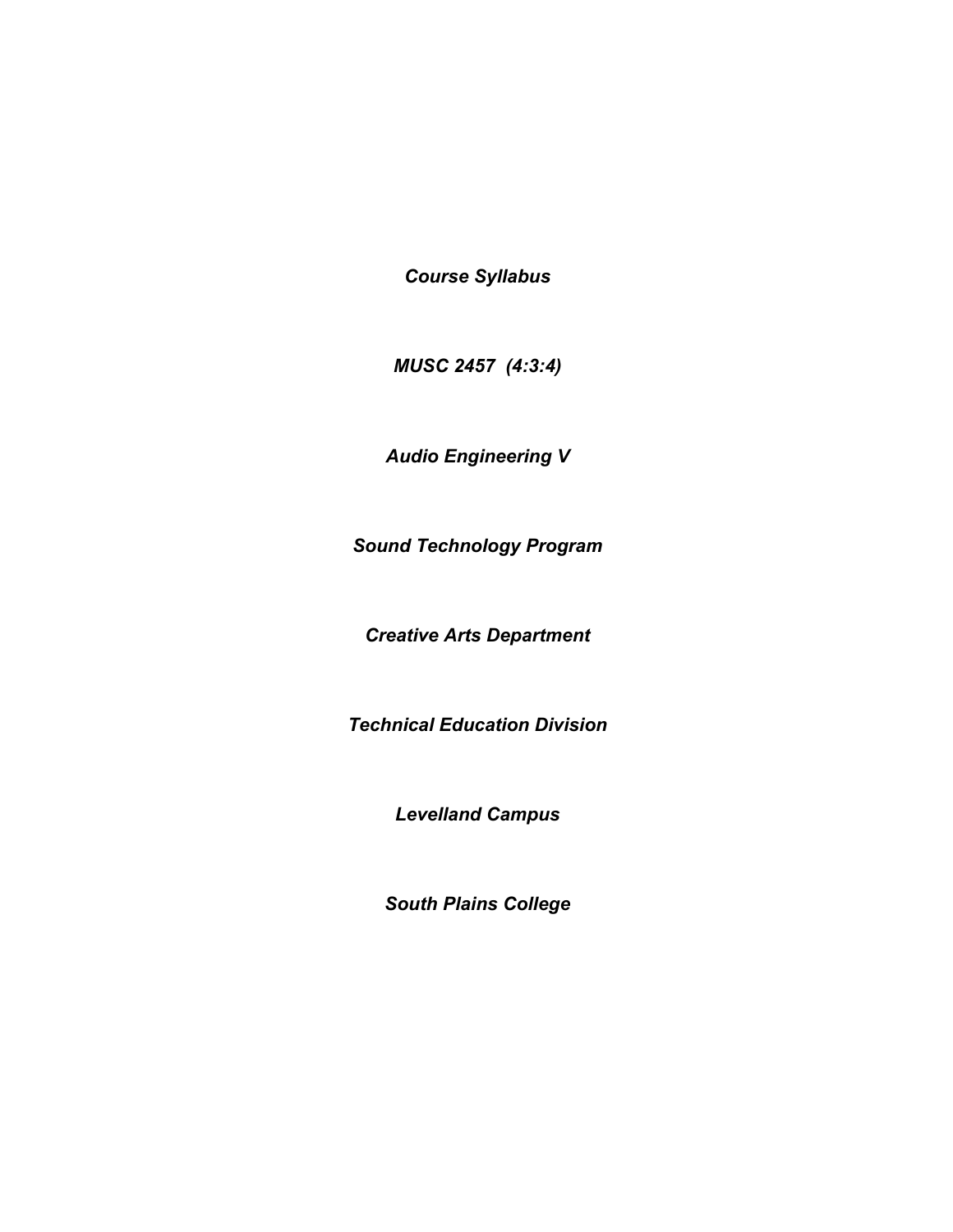# **Creative Arts Department - South Plains College - Levelland Campus**

## **Course Syllabus**

| Course<br>Title:                      | <b>Audio Engineering V</b>             |  |
|---------------------------------------|----------------------------------------|--|
| Instructor:                           | <b>Stuart Moody</b>                    |  |
| Office:                               | CB 108 Telephone: (806) 716-2276       |  |
|                                       | E-mail: smoody @southplainscollege.edu |  |
| <i><b>Office</b></i><br><b>Hours:</b> | As posted.                             |  |

South Plains College Improves Each Student's Life

*\*\*\*\*\*\*\*\*\*\*\*\*\*\*\*\*\*\*\*\*\*\*\*\*\*\*\*\*\*\*\*\*\*\*\*\*\*\*\*\*\*\*\*\*\*\*\*\*\*\*\*\*\*\*\*\*\*\*\**

## I. *General Course Information:*

- A. **Description:** Exploration of contemporary trends in recording, editing, mixing, and audio. Analysis and practice of multiple formats including the operation of large format consoles and/or control surfaces as they pertain to tracking. Includes advanced signal flow and routing operations.
- B. **Course Learning Outcomes:** Students will be able to utilize standard and advanced features of a large-format analog recording console in both tracking and mixing procedures. Students will be able to utilize analog outboard devices during both the tracking and mixing phases to optimize signal quality. Students will be able to calibrate and operate a 16-track analog tape machine. Students will be able to produce a professional quality analog recording.
- C. **Course Competencies:** *To receive a passing grade for this course a student must achieve at least 70% proficiency* on each project and assignment. Students will execute advanced procedures on analog recording equipment. Students will complete a mix-down and perform advanced mixing procedures. Students will utilize analog signal and effects processors. Students will judge differences in sound quality with regard to microphone choice and placement. Students will record and mix a multi-track project using a large-format analog console. A "wild card" project will also be completed utilizing a hybrid approach. The student will utilize both analog and digital technology to produce a finished mix.
- D. **Academic Integrity:** It is the aim of the faculty of South Plains College to foster a spirit of complete honesty and a high standard of integrity. The attempt of any student to present as his or her own work which he or she has not honestly performed is regarded by the faculty and administration as a most serious offense and renders the offender liable to serious consequences, possibly suspension. Students should refer to the SPC General Catalog, pg.22-23, regarding consequences for cheating and plagiarism (see "Academic Integrity" and "Student Conduct" sections).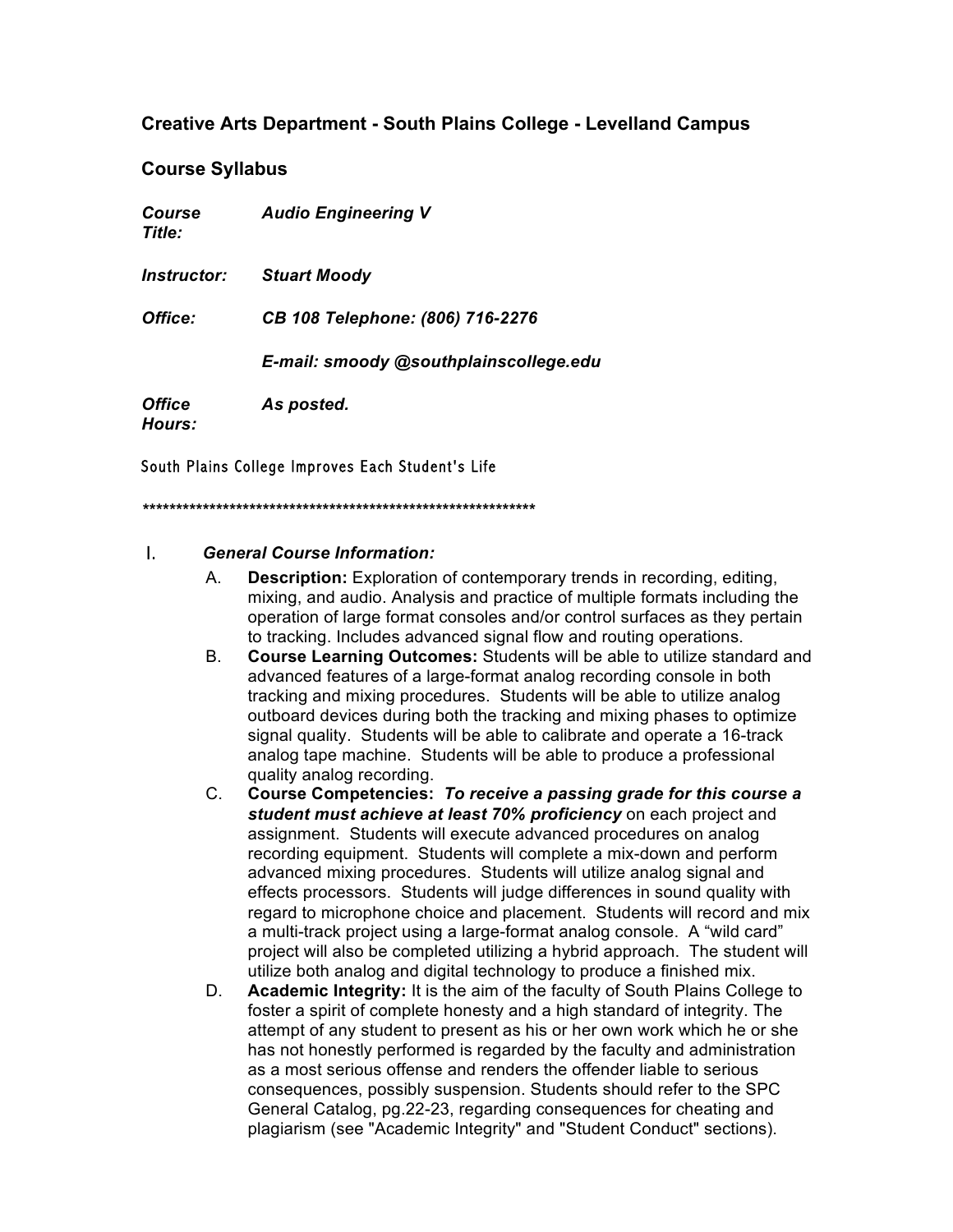- E. **SCANS:** This course includes *all* SCANS competencies C1 through C20. Foundation skills include F1, F2, and F5 through F17. *A key to these codes is found on the last 4 pages of this syllabus.*
- F. **Verification:** This course is the final all-encompassing link in the capstone experience. Students will record, mix, edit, correct and put the finishing touches on one project and submit it for assessment of compliance to professional recording and mixing standards. *In order to be considered for the award of Associates of Applied Science degree in Sound Technology the student must submit a project that meets commercial quality standards as defined in the materials provided.*

# II. *Specific Course/Instructor Requirements:*

- A. **Required Text:** *Mixing Audio-Concepts, Practices and Tools by Roey Izhaki-3rd Edition. (2nd Edition is acceptable.)*
- B. **Attendance Policy:** (See addendum for SPC Catalog Policy). Absent and late penalties will be assessed as part of the "Professionalism Grade" (see grading policy). Being absent or arriving late is unprofessional and is not tolerated in professional work environments. Unavoidable absences will be considered at the instructor's discretion, but the student should make every effort to notify the instructor in such a case. **Assignments or tests missed can only be made up if arrangements are made with the instructor no later than the day of the absence. Call or email the instructor as soon as you know that you are not going to be able to attend.** This is what an employer would expect of you.

**Excessive Absences/Drops:** Two unexcused absences are allowed without penalty. The student should still notify the instructor of the absence to comply with professionalism standards. A 10% reduction of the overall grade will be applied for each additional absence. If the overall grade falls below 59% as a result of absences, the student may be dropped at the instructor's discretion. However, to insure that a grade of "F" does not appear on his/her transcript, the student should formally withdraw from the class if he/she no longer plans to attend.

C. **Assignment Policy:** Students will be assigned to complete two recording projects as outlined in this syllabus. One assigned "client project" will be resubmitted until it meets the clients approval and must be completed by the end of the semester. The first submission will be due Thursday, June  $28<sup>th</sup>$ . The final submission will be due Monday, July  $9<sup>th</sup>$ . The second project will be of the students choosing and will be due on July  $9<sup>th</sup>$ . Reading assignments from supplied handouts will be given in class. Students will be expected to read the assignment for understanding before the next class meeting. Students will be quizzed and tested on their knowledge and understanding of the written material. Students will be assigned to program analog signal processing and effects devices and perform tasks with a large-format analog recording console. Students will be quizzed on studio operations. Students will also be required to critique each other's projects.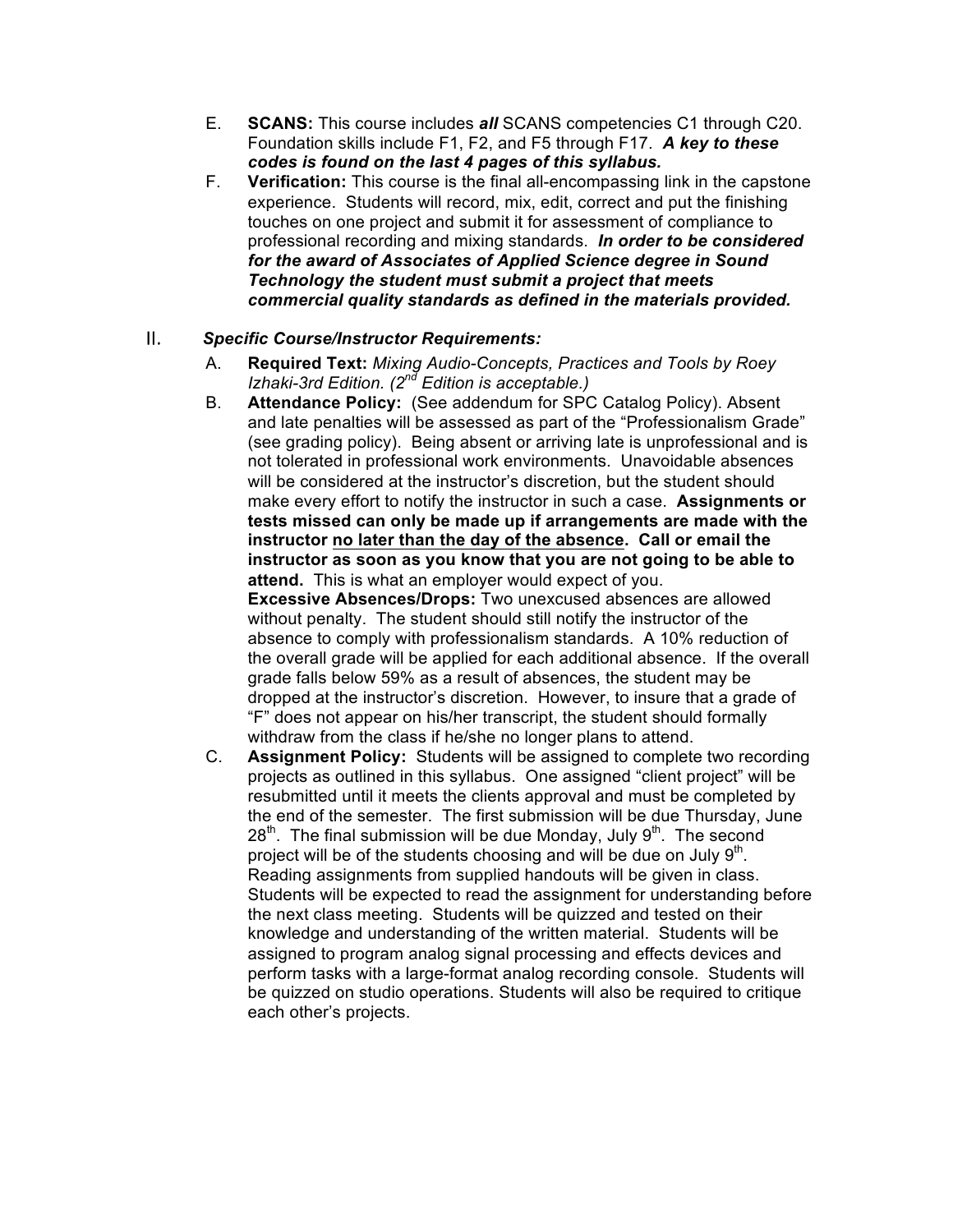# D. **Grading Policy/Procedure:**

| <b>Client Project/Wildcard Project</b>     | $200$ pts |
|--------------------------------------------|-----------|
| Assignments-2                              | $100$ pts |
| Documentation                              | $100$ pts |
| Critiques                                  | $100$ pts |
| Tests-2 (1 Midterm -1 Comprehensive Final) | $200$ pts |
| <b>Assistant Engineering Duties</b>        | $100$ pts |
| Quizzes                                    | $100$ pts |
| Professionalism*                           | $100$ pts |

\*Each student will start with 100 professionalism points. This constitutes 10% of the total grade. Points will be deducted for behavior or work that is deemed by the instructor to be unprofessional. This includes but is not limited to: unapproved absences, lateness, failure to turn in assignments on time, sloppy or substandard work, uncooperative or negative attitude, disrespectful treatment of instructor or fellow students, inappropriate behavior, inappropriate attire, failure to turn off cell phones, misuse or abuse of equipment, etc. The severity of the offense will determine the amount of points taken off and will be solely at the instructor's discretion. Repeated offenses will result in heavier penalties.

| $A = 90-100%$ Excellent          |                               |  | 4 grade points per semester hour. |
|----------------------------------|-------------------------------|--|-----------------------------------|
| $B = 80 - 89%$                   | Good                          |  | 3 grade points per semester hour. |
| $C = 70-79%$ Average             |                               |  | 2 grade points per semester hour. |
|                                  | $D = 60 - 69\%$ Below Average |  | 1 grade point per semester hour.  |
| $F = 0.59.9%$ Failing            |                               |  | 0 grade points per semester hour. |
| I = Incomplete                   |                               |  | <b>Not Computed</b>               |
| W = Student Initiated Withdrawal |                               |  | <b>Not Computed</b>               |
| X = Administrative Withdrawal    |                               |  | <b>Not Computed</b>               |

## E. **Special Requirements:**

- ! Students will engineer two new recording projects. One project *may* be assigned by the instructor and must meet the needs of the "client". The other project will be of the students choosing. The requirements for this project are that the final product must meet professional standards for a recognized commercial genre. It must also be produced using both analog and digital technologies. These are minimum requirements. Projects that do not meet the minimum requirements will not be accepted. *Projects will be graded on a scale of 0 – 10 in ten separate categories. The student must complete each category with a minimum score of seven. Students will be given one opportunity to bring substandard work up to the minimum standard. If after the second attempt the project still does not meet the standard then the student will be required to repeat the course*.
- $\triangleright$  Both projects must be recorded in one of the studios at South Plains College. Sessions recorded outside of SPC will not be accepted. The "all analog" project must be tracked and mixed on the Audient Console. Students may mix and edit the "wildcard project" on outside equipment, but the sessions must be recallable on Sound Technology Program HD equipment and may *not use any plug-ins for which we do not have licenses*. The student will be supplied with a handout outlining how the project will be archived and documented.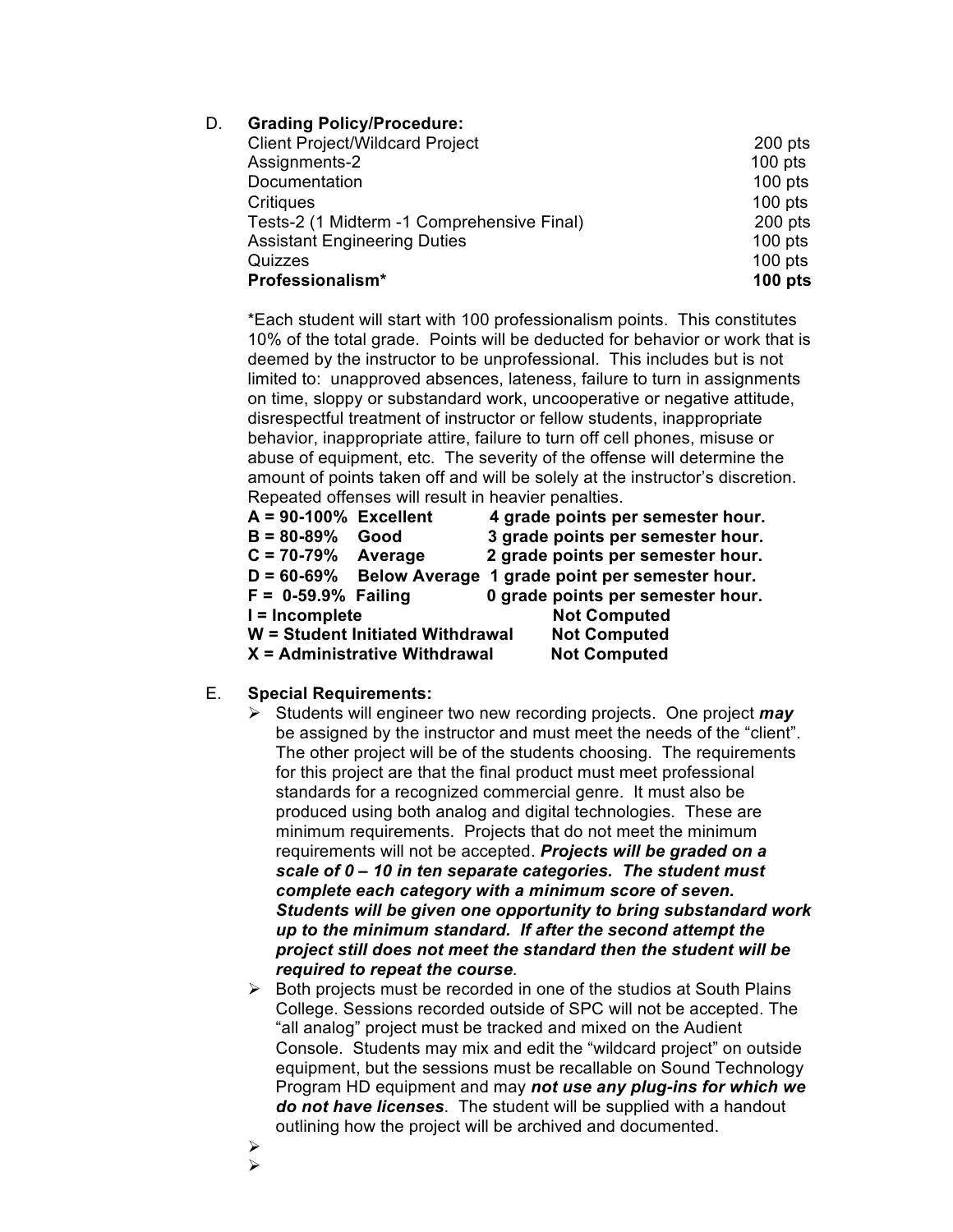- ! The "*final project"* will be a refined version of a previously submitted project that must meet minimum professional standards, (basically 9s and 10s in each category). If the standard is not met, the student must continue to refine the project until it meets the standard. *Substandard projects will not be accepted and the student will not pass the course until the standard is met.* The student must place the projects in a clearly identified folder on the hard drive designated for student projects. *Students must backup work to a suitable medium provided by the student. Work lost from the SPC drive must not prevent the student from turning in a project.*
- $\triangleright$  Projects may be backed up to school-provided external drives, but there is no guarantee that the project will remain intact. Students must turn in the required documentation for each project. Additional information will be given regarding specific documentation and delivery standards.
- $\triangleright$  The majority of the work on projects will be complete during designated lab time. All students are required to participate in labs whether it is their project or another student's project.
- $\triangleright$  Students are to arrange their own talent for the wildcard project. It is the student's responsibility to make sure musicians show up at the appointed time.
- $\triangleright$  The instructor will specify the deadline dates for each project. Late projects will be subject to a one-letter grade penalty for each class period past the deadline but will not be accepted after the class critique deadline. *Failure to turn in a project may result in a grade of Incomplete or the student having to repeat the course at the instructor's discretion.*
- $\triangleright$  The project will be graded on a 100-point scale divided into ten categories worth ten points each. Students will be provided with a sample critique/grading outline that explains how the final score is calculated.
- $\triangleright$  Students are required to utilize other students to assist with project production and post-production but may not turn in projects that share the same audio files.
- $\triangleright$  Students must follow all recording studio rules and regulations as posted in each studio. The student engineer is responsible for making all participants in the session aware of proper procedures. *No food or drinks are allowed in control rooms*. If participants are unwilling to comply with studio rules, the student engineer should notify the instructor. Non-compliance with studio rules constitutes grounds for loss of studio privileges.
- $\triangleright$  Profanity, vulgarity, or lyrical content that would be considered offensive to people of a specific race, religious belief, gender, sexual orientation or other affected groups is not suitable for the educational objectives of this project. Content should also meet the expectations of the community standard with regard to obscenity. A good rule of thumb would be language that would be allowable to broadcast on TV or radio during daytime hours on a public station. Any attempt to record such material will result in a loss of studio privileges. No project containing such material will be accepted for grading. Professional conduct is expected of SPC students while engaged in school-related activities. Please refer to the general catalog and student handbook for further information.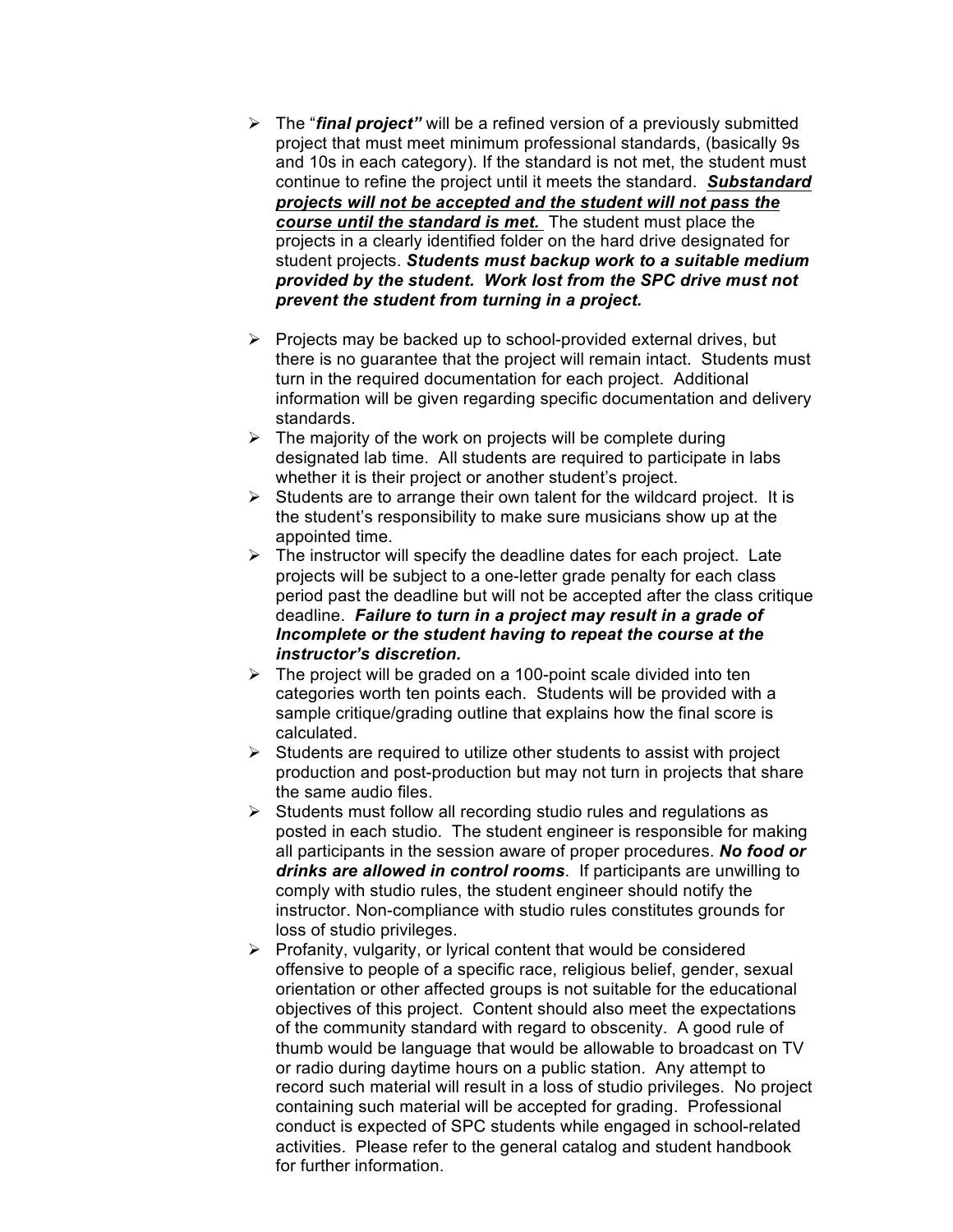## III. *Course Outline:*

- A. Project outline and expectations
- B. Outboard Signal Processing
	- 1. Equalizers
	- 2. Compressors/Limiters
	- 3. Reverb/Delay/Effects
	- 4. Gates/Expanders

## C. Studio operations and advanced console signal routing

- 1. Outboard processing and basic console review
- 2. Recording set-up
- 3. Basic tracks and headphone mix
- 4. Patch bays
- 5. Printing, rendering effects
- 6. Multiple dynamics processors in series
- D. Audient Center Section/Automation
- E. Tape Machine
	- 1. Basic Operation
	- 2. Calibration
	- 3. Characteristics of Analog Tape
	- 4. Cleaning and Maintenance
	- 5. Tape Storage
- F. Advanced mixing concepts and techniques
- G. Evaluation and critiques of student projects

## IV. *Accommodations*

South Plains College strives to accommodate the individual needs of all students in order to enhance their opportunities for success in the context of a comprehensive community college setting. It is the policy of South Plains College to offer all educational and employment opportunities without regard to race, color, national origin, religion, gender, disability or age (SPC Equal Opportunity Policy--General Catalog).

In this class, the teacher will establish and support an environment that values and nurtures individual and group differences and encourages engagement and interaction. Understanding and respecting multiple experiences and perspectives will serve to challenge and stimulate all of us to learn about others, about the larger world and about ourselves. By promoting diversity and intellectual exchange, we will not only mirror society as it is, but also model society as it should and can be.

## **SPC Standard Disability Statement**

Students with disabilities, including but not limited to physical, psychiatric, or learning disabilities, who wish to request accommodations in this class should notify the Disability Services Office early in the semester so that the appropriate arrangements may be made. In accordance with federal law, a student requesting accommodations must provide acceptable documentation of his/her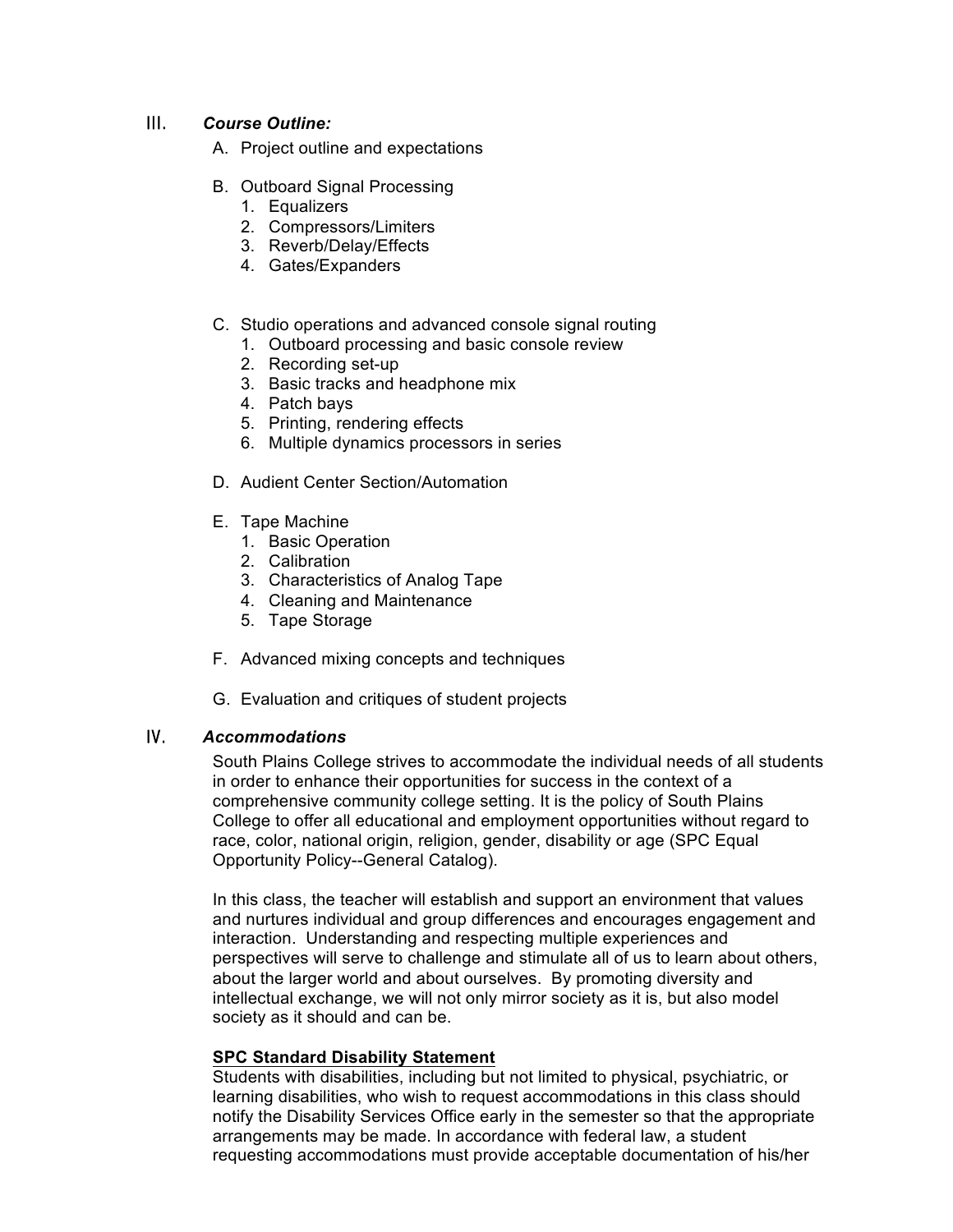disability to the Disability Services Office. For more information, call or visit the Disability Services Office at Levelland (Student Health & Wellness Office) 806- 716-2577, Reese Center (Building 8) & Lubbock Center 806-716-4675, or Plainview Center (Main Office) 806-716-4302 or 806-296-9611.

## **Non-Discrimination Statement**

South Plains College does not discriminate on the basis of race, color, national origin, sex, disability or age in its programs and activities. The following person has been designated to handle inquiries regarding the non-discrimination policies: Vice President for Student Affairs, South Plains College -1401 College Avenue, Box 5, Levelland, TX 79336, 806-894-9611.

V. *SCANS Key*

## **Competencies**

## **C1 Time Management**

- $\triangleright$  Booking studio time and completing project in time allotted
- $\triangleright$  Completion of reports and assignments by deadlines

#### **C2 Money Management**

 $\triangleright$  Producing a project within a budget

### **C3 Material/Facility Management**

- $\triangleright$  Using available facilities to complete task in time allotted
- $\triangleright$  Following studio rules to facilitate organized sessions
- $\triangleright$  Organizing recorded material in numerous formats

#### **C4 Working with Others**

- $\triangleright$  Interfacing between artists, producers, engineers, etc.
- $\triangleright$  Demonstrating an understanding of engineer/client relations

#### **C5 Study/Evaluation Skills**

- $\triangleright$  Using technical manuals proficiently
- $\triangleright$  Critical thinking demonstrated by adapting technology to task
- $\triangleright$  Demonstrating hands-on operation of equipment

#### **C6 Organizing and Maintaining Information**

- $\triangleright$  Note taking
- $\triangleright$  Track sheet and project documentation
- $\triangleright$  Reports and papers in class
- $\triangleright$  Editing projects/storing them on hard drive and other media

## **C7 Interpreting and Communication Information**

 $\triangleright$  Communicating with musicians, producers, etc. on sessions

#### **C8 Computer Usage**

 $\triangleright$  Using Digital Audio Workstations for project production

## **C9 Being a Team Member**

 $\triangleright$  Working toward one goal with others in a recording session

## **C10 Teaching Others**

- $\triangleright$  Critiquing others' projects, offering advice on improvements
- **C11 Showing Ability to Serve Industry Clientele**
	- $\triangleright$  Producing professional quality recordings
- **C12 Exercising leadership**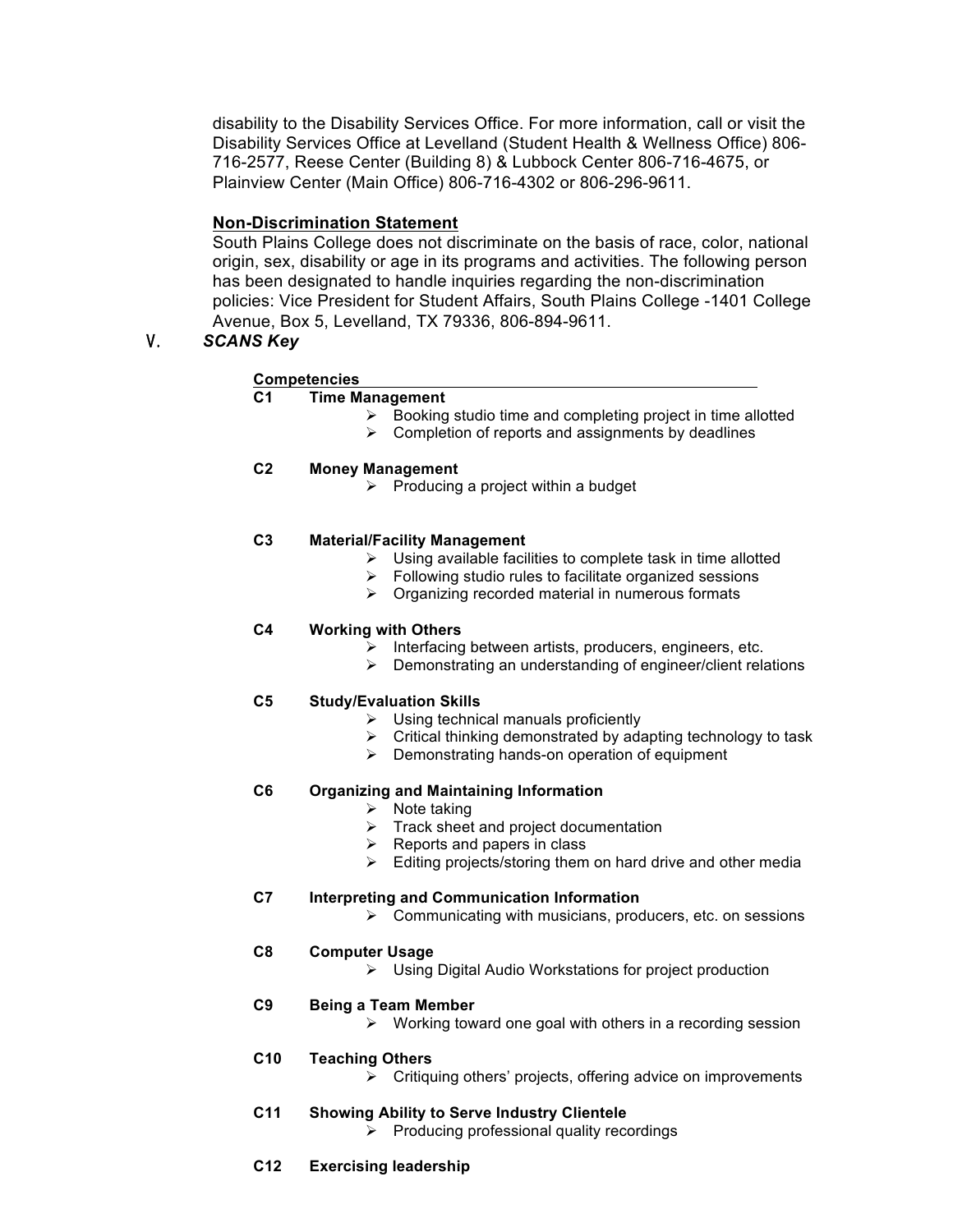- $\triangleright$  Leading recording sessions
- $\triangleright$  Booking and recording sessions, arranging talent

#### **C13 Making Decisions**

- $\triangleright$  Choosing which productions techniques to use on projects
- $\triangleright$  Creating appropriate mixes
- $\triangleright$  Choosing and applying the appropriate effects
- $\triangleright$  Allocating enough time for each phase of the project

#### **C14 Developing a Sense of Cultural Diversity**

- $\triangleright$  Working with artists in the studio
- $\triangleright$  Recording many different styles of music
- $\triangleright$  Working with musicians and engineers of diverse heritage

#### **C15 Understanding Social, Organizational and Technological Systems**

- $\triangleright$  Demonstrating an understanding of the music industry
- $\triangleright$  Understanding signal flow in audio systems
- $\triangleright$  Understanding studio psychology
- $\triangleright$  Understanding the flow of information within a session

#### **C16 Monitoring and Correcting Performance**

- $\triangleright$  Doing automated mixes which can be retrieved/corrected
- $\triangleright$  Troubleshooting signal flow in the studio
- $\triangleright$  Analyzing and redoing mixes
- $\triangleright$  Assuming the role of producer
- $\triangleright$  Critiquing one's own and others' projects

#### **C17 Improving or Designing Systems**

- $\triangleright$  Improving a musical production as part of a team
- $\triangleright$  Experimentation with effects devices

#### **C18 Selecting the Appropriate Technology**

- $\geq$  Choosing the proper microphone for the application
- $\triangleright$  Choosing the appropriate signal processors, effects

#### **C19 Applying Appropriate Technology to Tasks**

 $\triangleright$  Creating a commercially acceptable recording project

#### **C20 Maintaining and Troubleshooting Technology**

 $\triangleright$  Receiving hands-on experience in the proper use, handling, and maintenance of audio equipment

#### **Foundation Skills**

| F1 | Reading – locates, understands, and interprets written information<br>Displaying comprehension of the functions of studio effects |
|----|-----------------------------------------------------------------------------------------------------------------------------------|
| F2 | Writing - communicates thoughts, ideas, information in written form<br>$\triangleright$ Writing answers on written tests          |
| F3 | Arithmetic - basic computations, numerical concepts<br>$\triangleright$ Calculating Delay Times                                   |
| F5 | Listening - receives, interprets, responds to verbal messages                                                                     |

 $\triangleright$  Listening to lectures, following verbal instructions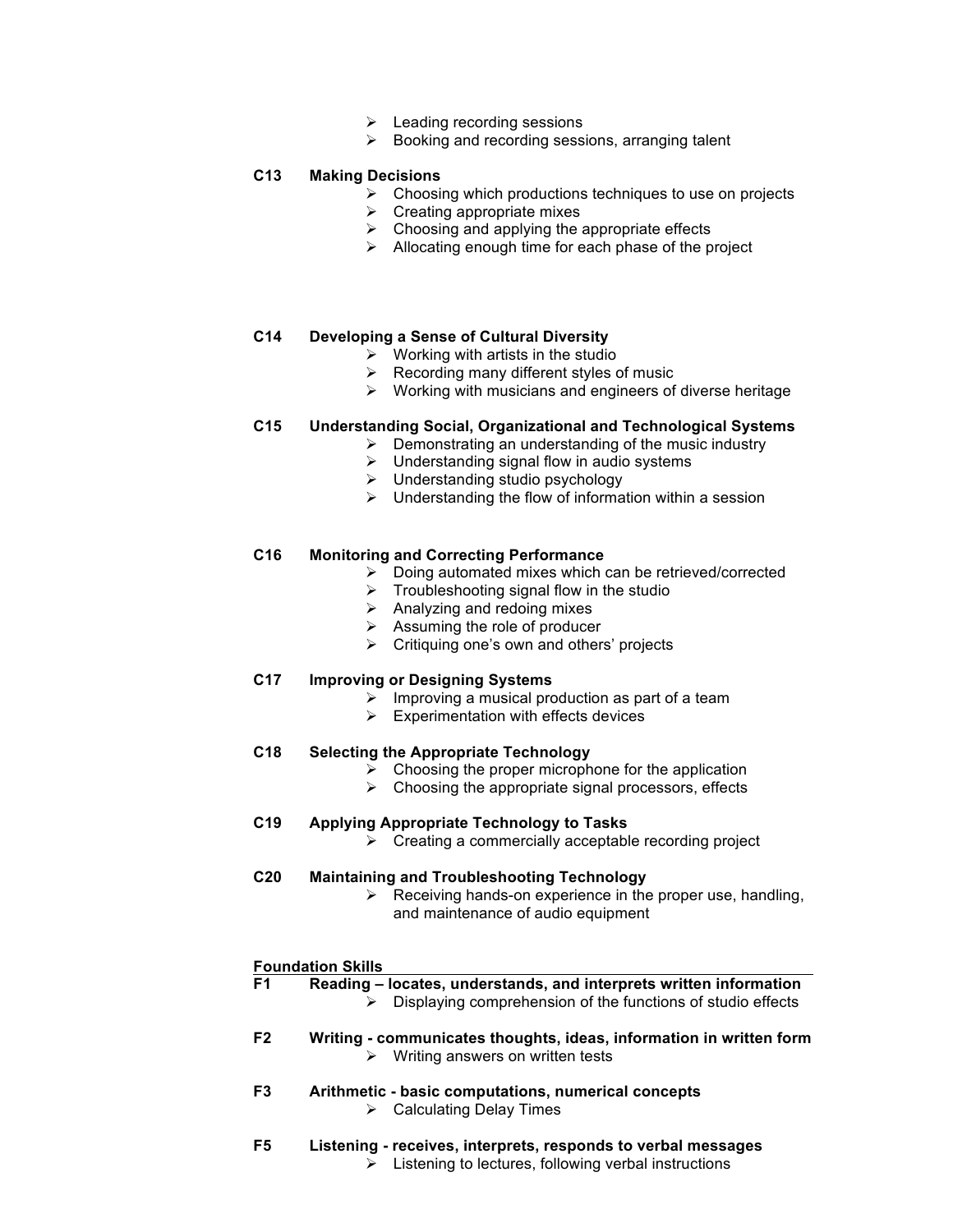- $\triangleright$  Following the instructions of musicians in the studio
- $\triangleright$  Critical listening to recordings and mixes

| F <sub>6</sub>  | Speaking - organizes ideas and communicates orally<br>Effectively running a recording session<br>Answering verbal questions as part of hands-on exams<br>≻                                                                                                                                                            |
|-----------------|-----------------------------------------------------------------------------------------------------------------------------------------------------------------------------------------------------------------------------------------------------------------------------------------------------------------------|
| F7              | Creative Thinking - generates new ideas<br>Creative use of effects<br>$\blacktriangleright$<br>Unusual miking techniques                                                                                                                                                                                              |
| F8              | Decision Making-specifies goals, assesses risk, makes best choice<br>$\triangleright$ Working within a budget<br>$\triangleright$ Working within time restrictions<br>Following instructions with regard to project submissions<br>≻                                                                                  |
| F9              | Problem Solving - recognizes problems, implements plan of action<br>Booking and organizing recording sessions for projects<br>➤                                                                                                                                                                                       |
| F <sub>10</sub> | Seeing Things in the Minds Eye-organizes/processes symbols, etc.<br>Imagining how the finished recording will sound<br>➤                                                                                                                                                                                              |
| F11             | Knowing How to Learn - acquire and apply knowledge/skills<br>Operating new or unfamiliar equipment<br>≻                                                                                                                                                                                                               |
| F12             | Reasoning - discovery and application of underlying principles<br>$\triangleright$ Using charts to trace signal flow                                                                                                                                                                                                  |
| F <sub>13</sub> | Responsibility - perseverance toward goal attainment<br>Turning in quality recording project on time<br>≻<br>Running a recording session<br>≻                                                                                                                                                                         |
| F <sub>14</sub> | Self-esteem - believes in own self worth/has a positive view of self<br>Handling musicians, producers, etc. in the studio<br>≻<br>$\triangleright$ Turning in properly formatted documents<br>Turning in projects that garner favorable critiques from peers<br>≻                                                     |
| F <sub>15</sub> | Sociability - friendliness, adaptability, empathy, understanding, etc.<br>Interacting with other students in a studio session<br>➤                                                                                                                                                                                    |
| F16             | Self-management - assesses self, sets goals, monitors progress<br>$\triangleright$ Operating studio equipment with confidence and prudence<br>$\triangleright$ Creating a recording that reflects the desires of others<br>Attending class<br>➤<br>Reading/studying, demonstrating ability on tests and projects<br>⋗ |
| F17             | Integrity/Honesty - chooses ethical courses of action<br>Utilizing production values compatible with the industry<br>≻<br>Keeping production projects within budget<br>➤                                                                                                                                              |

- $\triangleright$  Using the studio booking system properly
- $\triangleright$  Properly accomplishing objectives of courses as required without asking for extensions
- $\triangleright$  Insuring that proper credit is given to others who are involved in projects and not claiming others work as one's own.